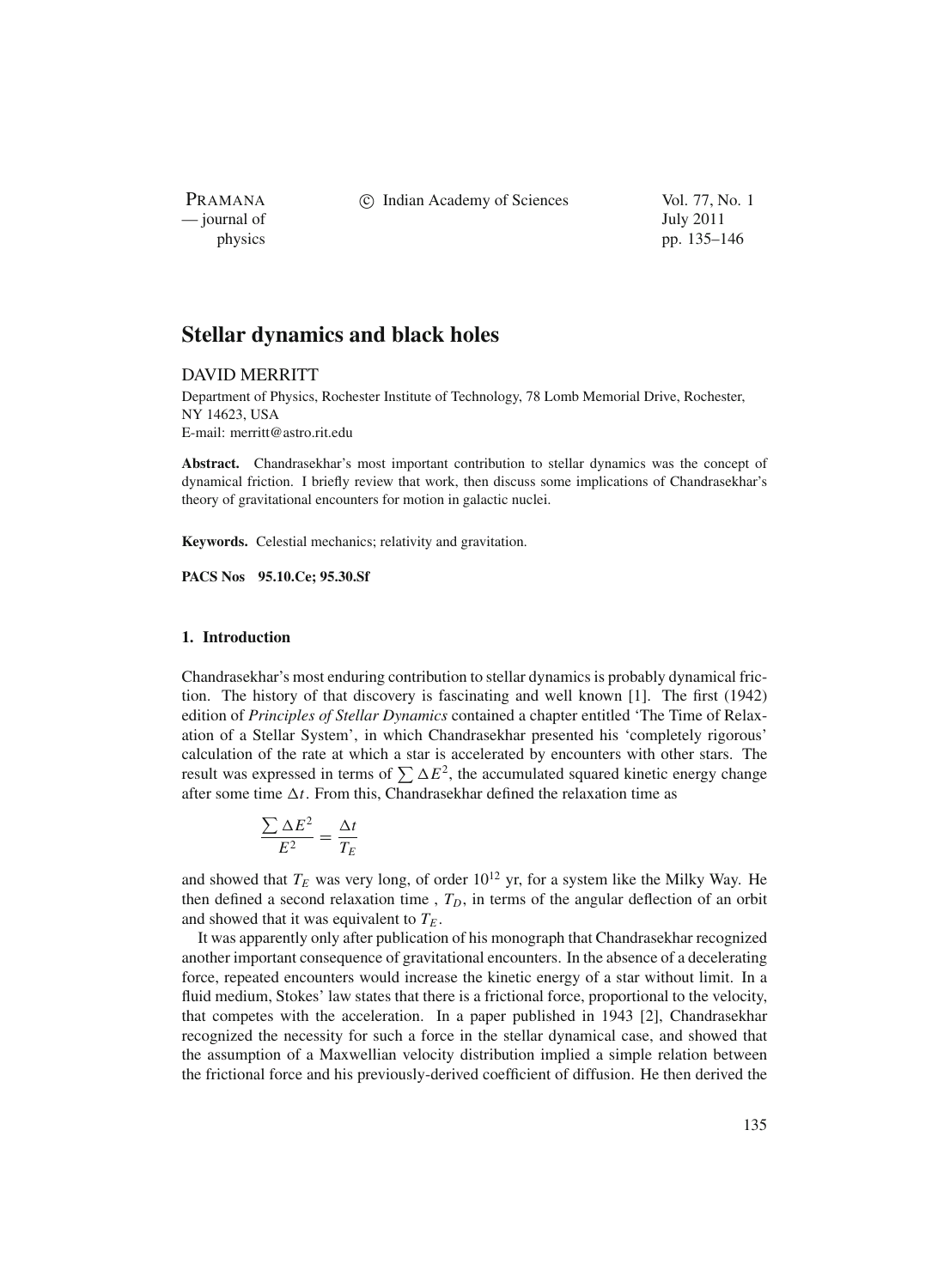coefficient of dynamical friction by summing the velocity changes experienced by a test body, in the direction of its motion, as field stars were deflected around it.

Chandrasekhar was clearly proud of the fact that Brownian motion in stellar systems could be treated in such an exact way, compared with the 'intuitive character of the assumptions' in the case of fluids [3]. He wrote:

The discussion of the physical foundations of the theory of Brownian motion [in fluids] in the preceding sections has disclosed certain inherent limitations in the theory. The limitations are nowhere more serious than in the circumstance that the coefficients *q* and η [the coefficients of diffusion and friction] are not derived from a microscopic analysis of the individual encounters. It is therefore of interest that stellar dynamics provides a case of Brownian motion in which all phases of the problem can be explcitly analyzed.

In this short article, I briefly review Chandrasekhar's derivation of the dynamical friction cofficient, then discuss its application in a few cases that are relevant to the nuclei of galaxies containing massive black holes. I conclude by discussing recent work that extends Chandrasekhar's ideas to star clusters in which the effects of relativity cannot be ignored.

### **2. Dynamical friction**

In deriving the velocity diffusion coefficients in a stellar system, Chandrasekhar assumed that the instantaneous forces acting on a test star could be separated into two components: a component due to the smoothed-out distribution of matter and a component arising from chance stellar encounters. He assumed that the encounters were independent, and computed their net effect by integrating the momentum changes of single encounters over the variables defining the relative orbit of the binary (test star, field star) system. The smoothedout component was assumed to be infinite and homogeneous, implying a constant velocity for the test mass in the absence of encounters. Aside from enforcing isotropy in velocity space, no restrictions were placed on  $f(\mathbf{u})$ , the distribution of field star velocities at infinity.

Integrating over all impact parameters  $p$ , the change per unit interval of time of the test star's velocity, in a direction parallel to the initial relative motion, is then given by

$$
\overline{(\Delta v_{\parallel})} = -\frac{2\pi G^2 m_f (m_f + m) n}{V^2} \ln(1 + p_{\text{max}}^2 / p_0^2). \tag{1}
$$

Here *m* and  $m_f$  are the masses of the test and field star respectively, *n* is the field star density,  $V = v - u$  is the relative velocity of the test and field star before the encounter, and

$$
p_0 = \frac{G (m_f + m)}{V^2}
$$

is the impact parameter corresponding to an angular deflection of  $\pi/2$ . The final step is the integration over field star velocities. Since eq. (1) gives the velocity change in the direction of the initial relative motion, it must be multiplied by

$$
\frac{\mathbf{V} \cdot \mathbf{v}}{Vv} = \frac{v - u_x}{V}
$$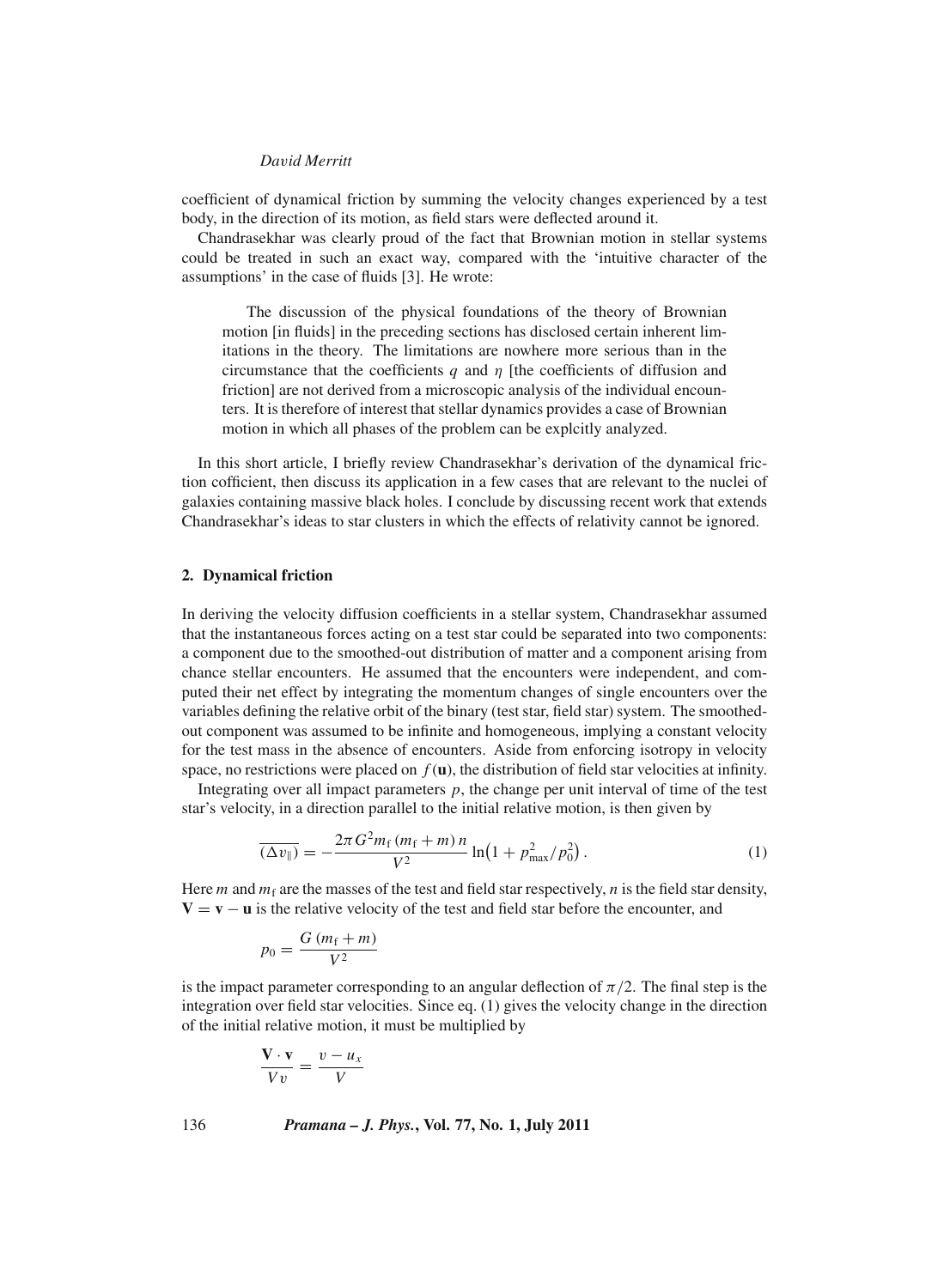to convert it into a velocity change in the direction of the test star's motion, assumed here to be along the *x*-axis. The dynamical friction coefficient is then

$$
\langle \Delta v_{\parallel} \rangle = \int f(\mathbf{u}) \overline{(\Delta v_{\parallel})} \frac{v - u_x}{V} d\mathbf{u}
$$
  
=  $-2\pi G^2 (m_f + m) \rho \int f(\mathbf{u}) \frac{v - u_x}{V^3} \ln \left[ 1 + \frac{p_{\text{max}}^2 V^4}{G^2 (m_f + m)^2} \right] d\mathbf{u},$ 

where  $\rho = m_f n$ . If the field star distribution is isotropic in velocity space, there are various ways to simplify the integral over velocities. Chandrasekhar chose one that was especially propitious: representing the velocity-space volume element in terms of *u* and *V* yields

$$
\langle \Delta v_{\parallel} \rangle = -\frac{16\pi^2 G^2 (m_f + m) \rho}{v^2} \int_0^{\infty} f(u) u^2 \mathcal{H}(v, u, p_{\text{max}}) du,
$$
  

$$
\mathcal{H}(v, u, p_{\text{max}}) = \frac{1}{8u} \int_{|v-u|}^{v+u} dV \left( 1 + \frac{v^2 - u^2}{V^2} \right) \ln \left[ 1 + \frac{p_{\text{max}}^2 V^4}{G^2 (m_f + m)^2} \right].
$$
 (2)

This choice separates the integrand into a product of f with a weighting function  $H$  (which Chandrasekhar wrote as *J*/8*u*).

Chandrasekhar then pointed out an approximation that greatly simplifies  $H$  [3a]. "Under most conditions of practical interest," he wrote, the argument of the logarithm in eq. (2) "is generally very large compared with unity." Invoking this assumption, Chandrasekhar derived various approximate forms for  $H$ . The last, and simplest, of these was

$$
\mathcal{H} = \begin{cases} \ln \Lambda & \text{if } v > u, \\ 0 & \text{if } v < u \end{cases}
$$

which corresponds to treating the logarithmic term in eq. (2) as a constant. In this approximation, the dynamical friction coefficient becomes

$$
\langle \Delta v_{\parallel} \rangle = -\frac{16\pi^2 G^2 (m_{\rm f} + m) \rho \ln \Lambda}{v^2} \int_0^v f(u) u^2 \mathrm{d}u. \tag{3}
$$

Equation (3) contains the beautiful result that the dynamical friction force is proportional to the number of field stars moving more slowly (at infinity) than the test star.

For the 'Coulomb logarithm,' Chandrasekhar suggested the form

$$
\ln \Lambda = \ln \left[ \frac{p_{\max} \overline{u^2}}{G(m_f + m)} \right].
$$

As for the parameter  $p_{\text{max}}$ , Chandrasekhar and von Neumann [4] argued that the effect of gravitational interactions should be cut off at roughly the interparticle distance. Later authors [5] have generally advocated larger values for  $p_{\text{max}}$ : the physical size of the system, or the density scale length.

Following the derivation of eq. (3), Chandrasekhar wrote: "As we shall see presently, it is precisely on this account [i.e. on account of the fact that only stars with  $u < v$  contribute to the force] that dynamical friction appears in our present analysis."

Maybe I missed it, but I could not find where in his paper Chandrasekhar justified this statement. In any case, it is fun to play devil's advocate, and ask how dynamical friction acts in cases where this is not true.

*Pramana – J. Phys.***, Vol. 77, No. 1, July 2011** 137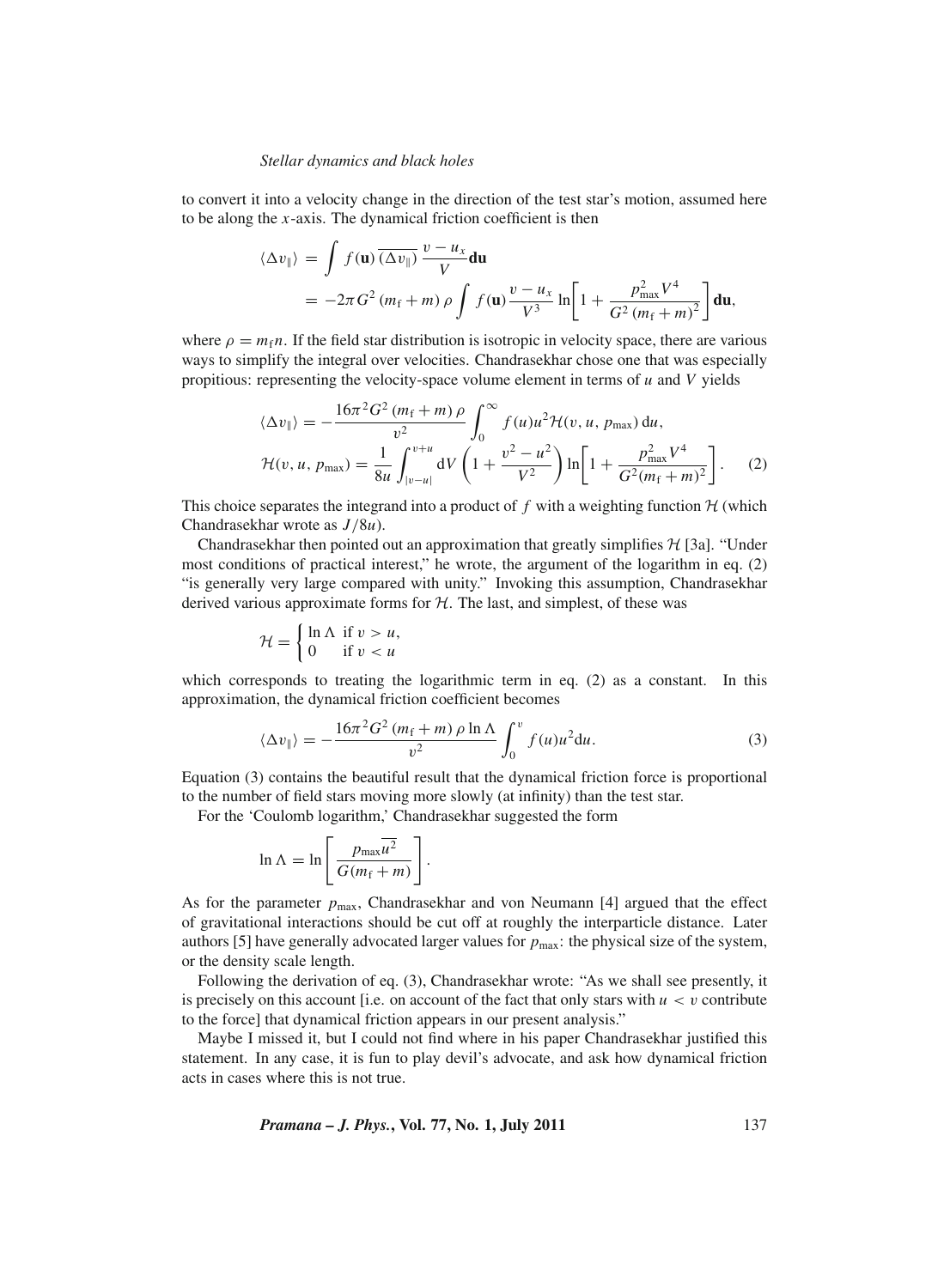A student of Chandrasekhar, Marvin Lee White, considered one such case [6]. If  $p_{\text{max}}$  is equated with the half-mass radius of a stellar cluster, then using the virial theorem, it is easy to show that  $\ln \Lambda \approx \ln(N)$  with *N* the number of stars in the cluster. For sufficiently small *N*, the assumption of large  $\ln \Lambda$  breaks down. White showed that in a cluster containing just a few hundred stars, a significant fraction of the frictional force acting on a test mass could come from stars with  $u > v$ .

Two other cases come to mind, both in the context of massive black holes (MBHs).

- 1 A MBH near the centre of a galaxy experiences a kind of Brownian motion due to perturbations from stars. Assuming equipartition of kinetic energy, its velocity will be small,  $v \approx (m_{\star}/M)^{1/2} \sqrt{\overline{u^2}}$ . But if v is small, the logarithmic term in eq. (2) will be close to zero for all field stars with  $u < v$ . Either the frictional force acting on the MBH is much less than implied by eq. (3), or most of the force must come from field stars with  $u > v$ .
- 2 There are physically reasonable models for the distribution of stars around a MBH that imply few or no stars with velocities less than some value; for instance, the local circular velocity. In such cases, Chandrasekhar's approximate formula would predict no frictional force on a body moving in a circular orbit; all the force would have to come from the fast-moving stars.

Consider first the example of Brownian motion. Chandrasekhar (1943) showed that the rms velocity of the test star is given by

$$
v_{\text{rms}}^2 = \frac{3}{2} \left| \frac{\langle (\Delta v_{\parallel})^2 \rangle}{\langle \Delta v_{\parallel} \rangle / v} \right|.
$$

Expanding the diffusion coefficients about  $v = 0$ ,

$$
\langle \Delta v_{\parallel} \rangle = -Av + Bv^3, \dots,
$$
  

$$
\langle (\Delta v_{\parallel})^2 \rangle = C + Dv^2, \dots,
$$

so that  $v_{\text{rms}}^2 = 3C/2A$ . The coefficients *A* and *C* are obtained from the low-velocity limit of eq. (2), and the equivalent expression for  $\langle (\Delta v_{\parallel})^2 \rangle$  [7]. The results are

$$
A = \frac{32}{3}\pi^2 G^2 M \rho \int_0^\infty f(u) \frac{p_{\text{max}}^2 u^4 / G^2 M^2}{1 + p_{\text{max}}^2 u^4 / G^2 M^2} \frac{du}{u},\tag{4a}
$$

$$
C = \frac{16}{3}\pi^2 G^2 m_\star \rho \int_0^\infty f(u) \log\left(1 + \frac{p_{\text{max}}^2 u^4}{G^2 M^2}\right) u \, \mathrm{d}u,\tag{4b}
$$

where *M* is the MBH mass. It is evident from the first of these expressions that field stars of every velocity contribute to the dynamical friction force. If the field star velocity distribution is a Maxwellian, the result of the integrations is

$$
A = 4\sqrt{6\pi} G^2 M \rho \left(\overline{u^2}\right)^{-3/2} \ln \Lambda', \quad C = \frac{8}{3} \sqrt{6\pi} G^2 m_\star \rho \left(\overline{u^2}\right)^{-1} \ln \Lambda',
$$

where

$$
\ln \Lambda' \equiv \frac{1}{2} \int_0^\infty dz \ e^{-z} \ln \left( 1 + \frac{4p_{\text{max}}^2 (\overline{u^2})^2}{9G^2 M^2} z^2 \right) \approx \ln \sqrt{1 + \frac{2p_{\text{max}}^2 (\overline{u^2})^2}{9G^2 M^2}}.
$$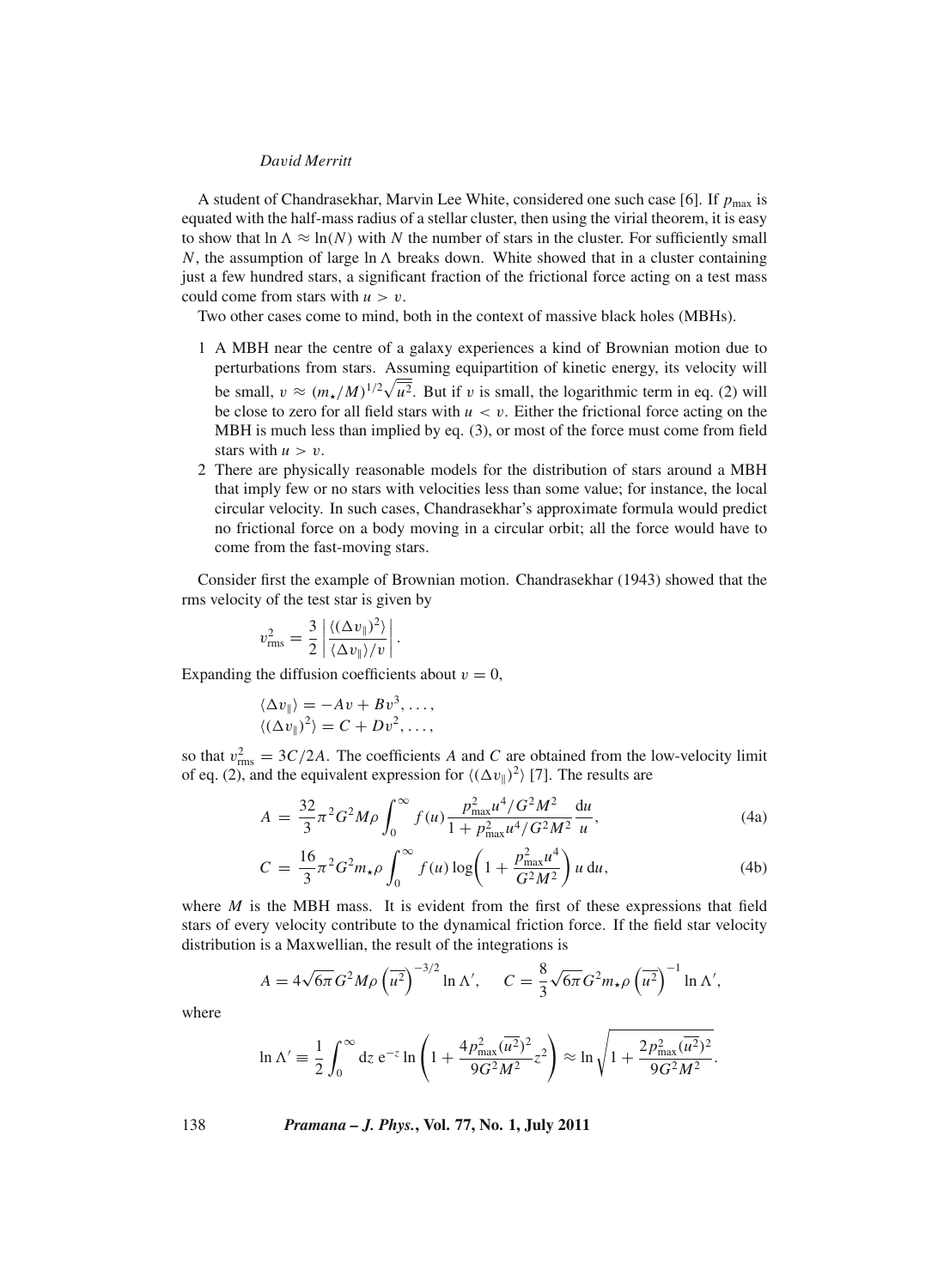The rms velocity of the MBH has the expected value,  $(m<sub>x</sub>u<sup>2</sup>/M)^{1/2}$ , regardless of the value of  $\ln \Lambda'$ . But returning to the question of which stars generate the frictional force: the integrand of eq. (4a) peaks at  $u \approx (GM/p_{\text{max}})^{1/2}$ . Furthermore,  $p_{\text{max}}$  in the case of a MBH near the centre of a galaxy is expected to be comparable to the MBH influence radius  $GM/\overline{u^2}$  [8,9]. It follows that most of the frictional force responsible for Brownian motion of a MBH comes from field stars with speeds similar to their rms value, and not exclusively, or even predominantly, from the slow-moving stars (figure 1).

The second case mentioned above was a test mass orbiting around a MBH at the centre of a galaxy. Suppose that the stars, which are responsible for the frictional force, are distributed around the MBH with density  $\rho(r) \propto r^{-\gamma}$ . Assuming an isotropic velocity distribution, their phase space density is given by

$$
f \propto (-E_f)^{\gamma - 3/2} \propto \left(2v_c^2 - u^2\right)^{\gamma - 3/2},\tag{5}
$$

where  $v_c = (GM/r)^{1/2}$  is the local circular speed. For  $\gamma < 3/2$ , f diverges at  $u = 2^{1/2}v_c$ , and in the limit  $\gamma = 1/2$ , *f* is a  $\delta$ -function at  $u = 2^{1/2}v_c$ . In other words, in a  $\rho \propto r^{-1/2}$ density cusp around a MBH, none of the stars at *r* is moving more slowly than the local circular speed. The dynamical friction formula in its approximate form (3) would predict zero frictional force in this case.

It so happens that the distribution of stars at the centres of galaxies containing MBHs is often as flat as  $\rho \sim r^{-1/2}$  [10]; indeed this appears to be the case at the centre of the Milky Way [11]. One explanation is that these low-density cores were 'carved out' by binary MBHs [12,12a]. But whatever their origin, the argument just given suggests that



**Figure 1.** Relative contribution of different field-star velocities to the dynamical friction integral, eq. (4a), in the limit of low and high velocities of the test mass, assuming a Maxwellian distribution of field-star velocities with one-dimensional velocity dispersion  $\sigma_f = (\overline{u^2}/3)^{1/2}$ .  $p_{\text{max}} = GM/\sigma_f^2$  has been assumed, appropriate for a massive test body moving at the centre of a galaxy. Roughly the same set of field stars dominates the frictional force, whether the test mass is moving very slowly or very fast.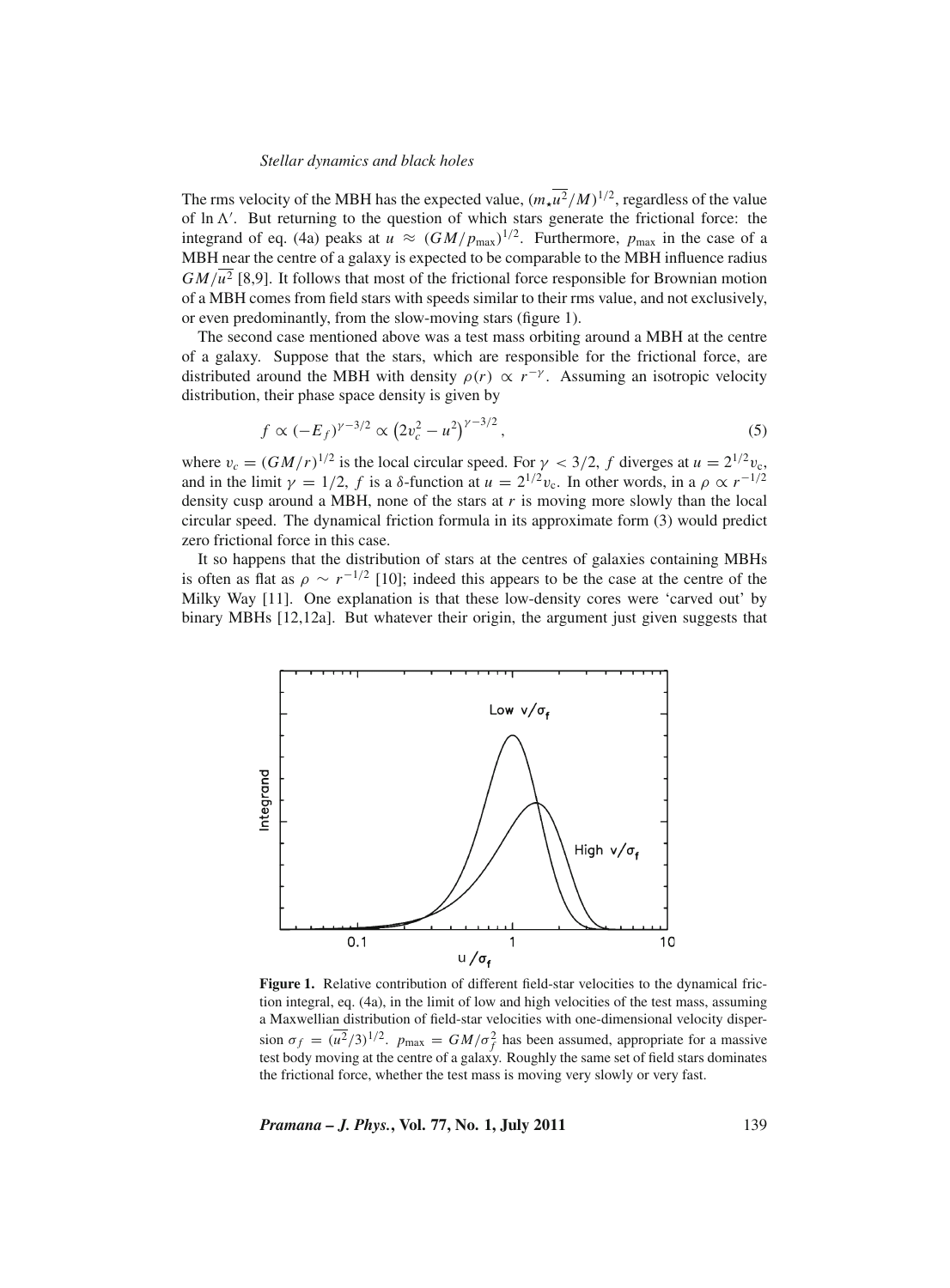dynamical friction in such cores must be due almost entirely to stars that move faster than the inspiralling body. Of course, the frictional force on a test mass at a distance *r* from the MBH would come partly from stars at greater  $r$ , and some of these stars will have smaller *u*. Chandrasekhar's theory does not make clear predictions in the case of inhomogeneous systems. It would be interesting to address this question using an *N*-body code.

Why do the two populations – stars with  $u < v$  and stars with  $u > v$  – contribute in such different ways to the frictional force? One way to visualize this is to compute the dynamical-friction 'wake', the overdensity of stars behind the test body that is responsible for the decelerating force. If the field star distribution is infinite and homogeneous, and if the test body's velocity is rectilinear and unaccelerated (all assumptions that were made by Chandrasekhar), the wake is time-independent in a frame following the test mass, and its density can be computed using Jeans's theorem given the distribution of field star velocities at infinity [13].

Figure 2 shows the result of such a calculation, assuming that the velocity distribution at infinity is given by eq. (5) with  $\gamma = 5/4$  and that the test body's velocity is  $v_c$ . For this choice of  $f$ , the 'fast' stars dominate both the total density at infinity, as well as the density



**Figure 2.** Dynamical friction wake around a massive object moving through an infinite homogeneous stellar system. The panels at the top show contours of the density, in a frame that follows the massive body (located at the origin); motion is to the right at constant speed  $v$ . The left panel shows the total density, the middle panel shows the density contributed only by stars with velocity at infinity less than that of the massive body, and the right panel shows the contribution from the complement of stars that move faster than v. The lower panels show the density along a line through the moving body in the direction of its motion. In the usual approximation, first derived by Chandrasekhar, one computes the dynamical friction force ignoring the fast-moving stars. This figure helps to explain why that is a good approximation, even if the fast stars dominate the total density.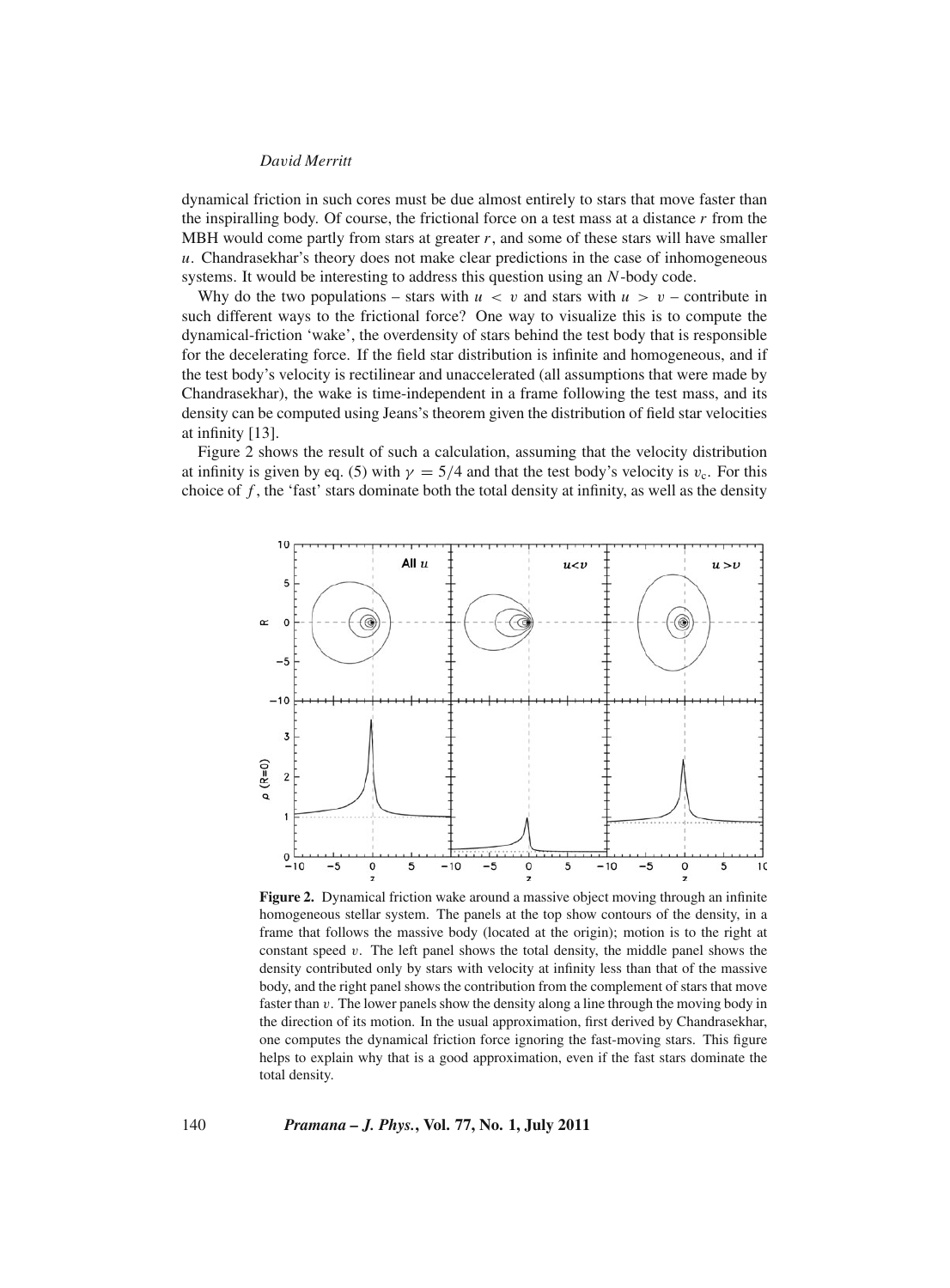in the wake. However, the shapes of the two partial density wakes are very different. The wake created by the fast stars is elongated counter to the direction of the test body's motion, reducing the net force that it exerts on the test mass. In addition, the change in density between the upstream and downstream sides of the test mass is less for the fast stars than for the slow stars. These two differences are responsible for the small contribution of the fast stars to the total frictional force, in spite of their higher density at infinity and in the wake.

### **3. Relativistic dynamical friction**

In 1969, Edward E Lee, a Ph.D. student of Chandrasekhar, re-derived the expression for the dynamical friction force, using the first post-Newtonian (1PN) approximation for the relative orbit of test and field stars [14]. Lee motivated his calculation in the following way: "These effects of general relativity, in the lowest order, may be relevant for consideration of stellar encounters in dense systems such as are now contemplated in a number of contexts." Lee's final expression for the relativistic dynamical friction coefficient was fairly complex, and he did not go so far as to evaluate it in the case of a particular velocity distribution. But given  $f(u)$ , Lee noted that the relativistic formula predicted a higher frictional force than the non-relativistic formula, due to the greater relative deflection in the 1PN approximation, and also because the relativistic transformation from the inertial frame to the frame of the test mass introduces an additional term into the force.

### **4. Relativistic stellar dynamics**

Massive black holes were not yet quite in vogue at the time that Lee wrote his thesis. It is now commonly assumed that all massive galaxies have them. Given Chandrasekhar's fundamental contributions to the theory of gravitational encounters, and to the theory of black holes [15], gravitational encounters between stars orbiting near a MBH is a topic that he might naturally have been interested in.

A black hole is a compact object, and from the point of view of a star that orbits far outside the event horizon, its gravitational field should be nearly indistinguishable from that of a Newtonian point mass. But the Newtonian approximation breaks down for matter that passes within a few gravitational radii:

$$
r_{\rm g} \equiv \frac{GM}{c^2} \approx 5 \times 10^{-8} \text{pc} \left(\frac{M}{10^6 M_\odot}\right)
$$

since the orbital velocity at such distances approaches the speed of light.

At first sight, one is struck by the enormous difference between  $r_g$  and  $r_{\text{infl}}$ , the radius of gravitational influence of a MBH:

$$
r_{\rm infl} \equiv \frac{GM}{\sigma_\star^2} \approx 1 \; {\rm pc} \left(\frac{M}{10^6 M_\odot}\right) \left(\frac{\sigma_\star}{100 \;{\rm km\;s}^{-1}}\right)^{-2},
$$

where  $\sigma_{\star}$  is the stellar velocity dispersion at  $r \gtrsim r_{\text{infl}}$ . These two equations suggest that the vast majority of stars within the influence sphere are too far from the MBH for relativity to be important.

*Pramana – J. Phys.***, Vol. 77, No. 1, July 2011** 141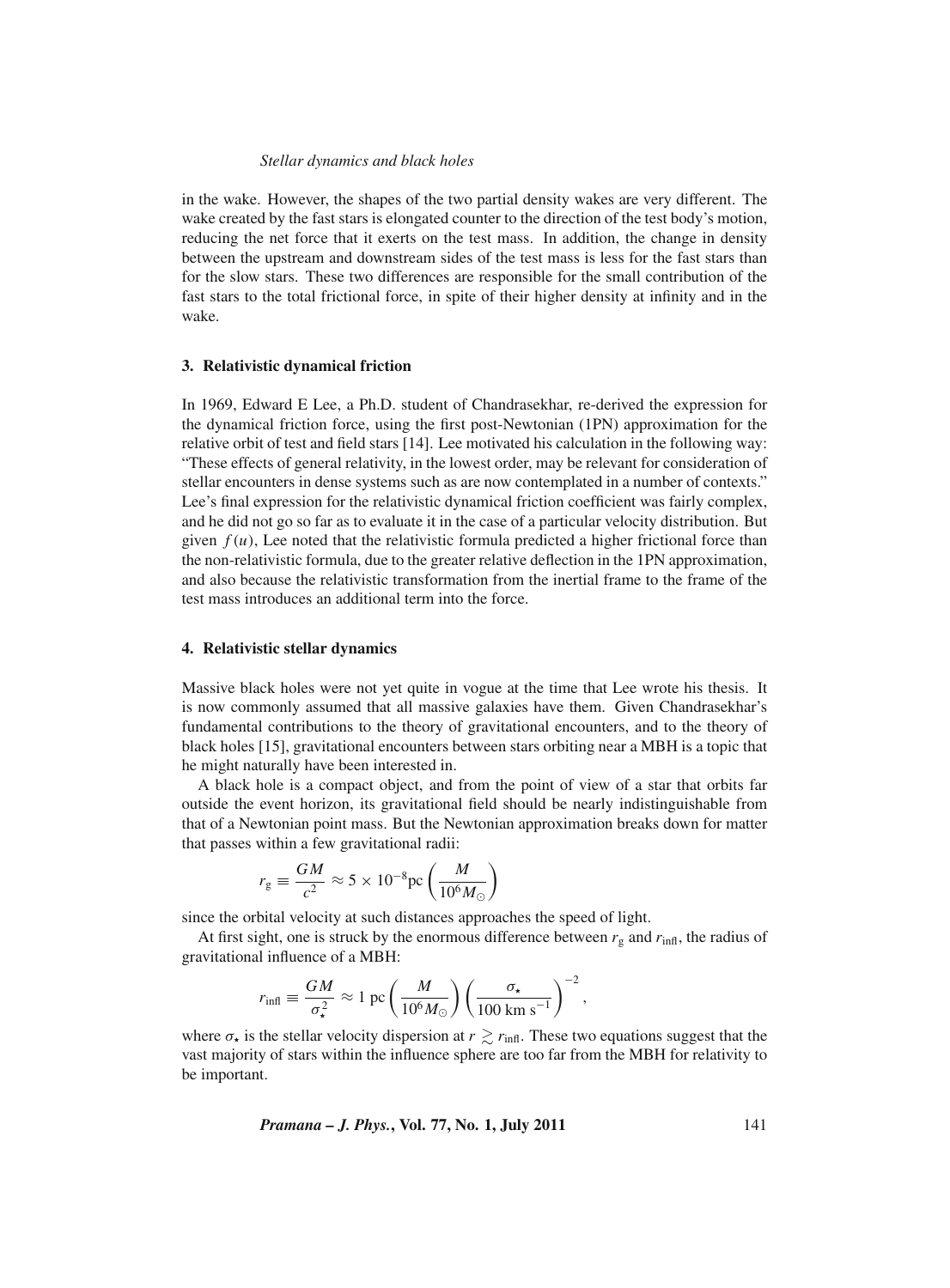This conclusion turns out to be misleading, for a couple of reasons. First: the effects of relativity depend less on the size of an orbit than on its distance of closest approach to the MBH. The lowest-order corrections to the Newtonian equations of motion have amplitudes that are of order  $\mathcal{P}^{-1}$  where  $\mathcal P$  is the penetration parameter:

$$
\mathcal{P} \equiv (1 - e^2) \frac{a}{r_g} = (1 + e) \frac{r_p}{r_g}.
$$

Here, *a* and *e* are the semi-major axis and eccentricity of the orbit, and  $r_p = (1 - e)a$  is the radius of periapsis. It turns out that the feeding of stars and compact objects to MBHs occurs predominantly from very eccentric orbits. For instance, capture of stellar-mass BHs by MBHs – so-called 'extreme-mass-ratio inspiral' (EMRI) – is believed to take place from orbits with semi-major axes  $a \leq 0.1$  pc and eccentricities in the range 0.999–0.99999 [16]. For such orbits,  $P$  can be of order unity even though the orbit extends outward to thousands or tens of thousands of gravitational radii.

A second reason why the effects of relativity cannot be ignored has to do with the way in which stars get placed onto orbits of such high eccentricity. The dominant mechanism is believed to be torques, i.e. non-radial forces, that arise from the slightly aspherical distribution of matter near a MBH [17]. These torques remain effective as long as orbits near the MBH – both the orbit of the star being torqued, and the orbits of the torquing stars – maintain their orientations; any mechanism that causes orbits to precess (for instance) tends to randomize the torques. Relativistic precession of the periapsis – or, as it is known in the Solar System, precession of the perihelion – is such a mechanism. If the time-scale for relativistic precession is shorter than the time required for the torques to do their work, feeding of objects to the MBH will be greatly inhibited. This relativistic quenching effect turns out to be of major importance in the EMRI problem.

Consider a star on a bound orbit near a MBH, with semi-major axis *a* and angular momentum **L**. The orbit-averaged torque  $|\mathbf{F} \times \mathbf{r}|$  that another star of mass *m* exerts on it is ∼*Gm*/*a*. The residual torque due to *N* stars, randomly oriented about the MBH at about the same radius, is  $|\mathbf{T}| \approx \sqrt{N G m/a}$ . Over some span of time, this orbit-averaged torque is nearly constant, and the angular momentum of a test star's orbit responds by torque is nearly constant, and the angular momentum or a test star s orbit responds by changing linearly with time,  $\Delta L/\Delta t \approx T \approx \sqrt{N} Gm/a$ . This coherent evolution continues for a time ∼ *t*coh, where *t*coh is the time-scale associated with the most rapid mechanism that randomizes the torques, i.e. the orientations of the orbits resposible for the torques.

Sufficiently far from a MBH, coherence breaking is due mostly to the same distributed mass that generates the torques. Modelling that mass as spherical, the associated precession time is

$$
t_M \approx P \frac{M}{M_\star},\tag{6}
$$

where *P* is the orbital period, *M* is the MBH mass, and  $M_{\star}$  is the distributed mass within  $r = a$ . (There is also a dependence on *e*, in the sense that eccentric orbits precess more slowly.) This time is believed to be of order  $10<sup>4</sup>$  yr for the so-called S stars, the bright young stars at the centre of the Milky Way whose orbits can be tracked astrometrically; the S stars have 0.01 pc  $\le a \le 0.1$  pc and  $10^1$  yr  $\le P \le 10^3$  yr [18].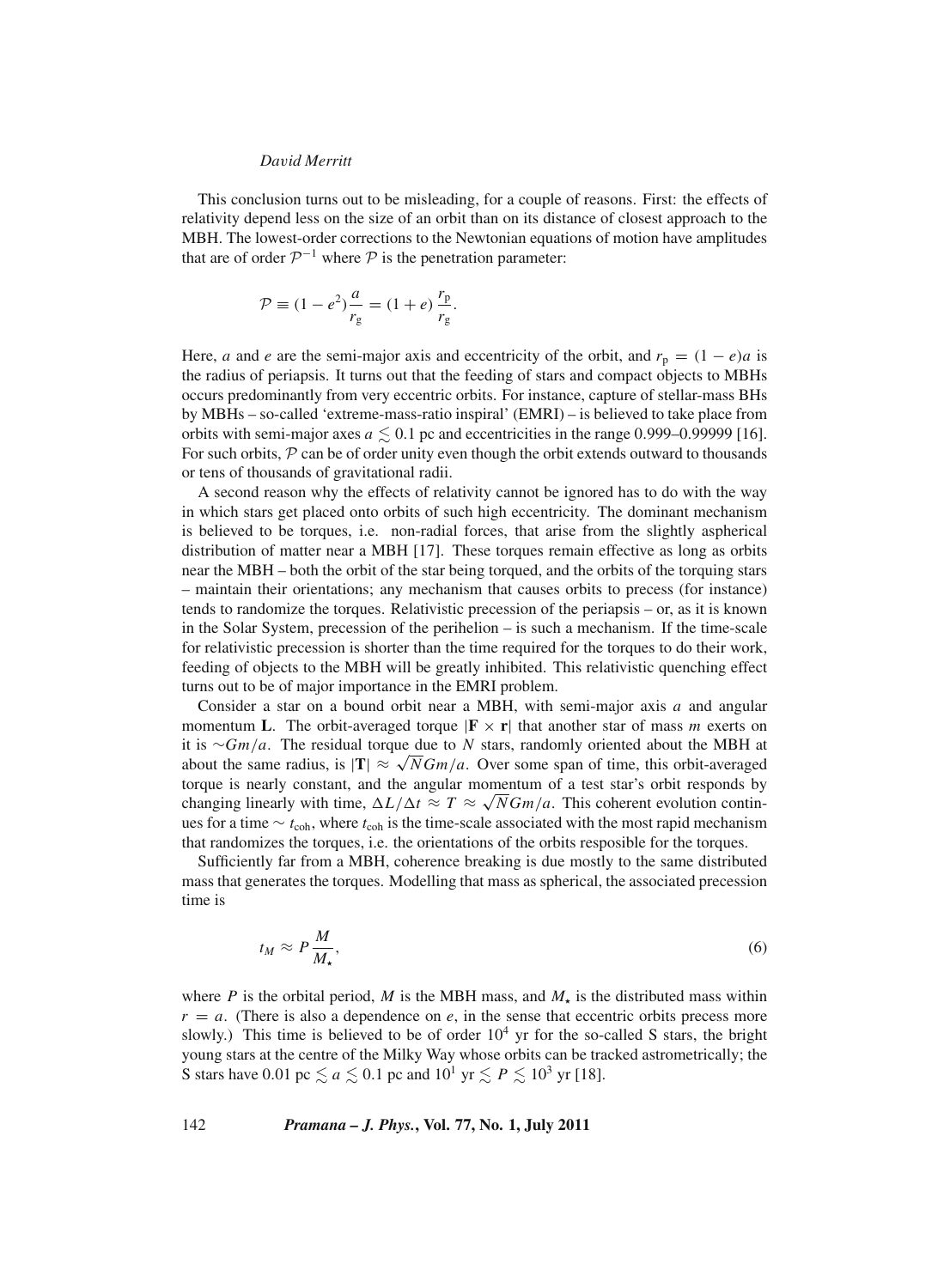Closer to the MBH, relativistic effects become important. The most important precessional time-scales associated with relativistic corrections to the equations of motion are

$$
t_S = \frac{1}{6} \mathcal{P} P,
$$
  
\n
$$
t_J = \frac{1}{4} \mathcal{P}^{3/2} \chi^{-1} P,
$$
  
\n
$$
t_Q = \frac{1}{3} \mathcal{P}^2 \chi^{-2} P.
$$

The first of these refers to precession of the periapse; the subscript *S* indicates that this effect is due to the Schwarzschild (zero spin) part of the metric. This 'Schwarzschild precession' is similar to, but in the opposite sense of, precession due to the distributed mass. The other two time-scales are associated with the spin (*J* ) and quadrupole moment  $(Q)$  of the MBH.  $t<sub>J</sub>$  is the time for precession of the line of nodes due to frame-dragging, and  $t<sub>O</sub>$  is the nodal precession time resulting from the non-sphericity of space-time around a spinning hole. (The quadrupole precession rate also depends on the inclination of the orbit with respect to the MBH spin axis.) These latter two times are functions of  $\chi$ , the dimensionless spin of the MBH: writing the hole's spin angular momentum as **J**,

$$
\chi \equiv J \frac{GM^2}{c^2}
$$

and  $\chi = 1$  for a maximally-spinning hole.

The time-scales for relativistic precession defined above decrease as  $(1 - e)$ , or faster, as  $e \rightarrow 1$ . If torques from the  $\sqrt{N}$  asymmetries in the stellar distribution drive the eccentricity of a test star's orbit to a sufficiently large value, relativistic effects will dominate its precession. At some critical precession rate (i.e. eccentricity), the sign of the torque as experienced by the orbit will fluctuate with such a high frequency that its net effect over one precessional period will be negligible: in other words, relativity will 'quench' the effects of the torques.

This critical eccentricity can be estimated as follows. As shown above, the residual torque produced by *N* stars is

$$
T \approx \frac{Gm}{a} \sqrt{N(a)} \approx \frac{1}{\sqrt{N(a)}} \frac{GM_{\star}(a)}{a},
$$

where  $N(a) = M_{\star}(a)/m$  is the number of stars, of mass *m*, within radius  $r = a$ . Writing  $L = [G M a (1 - e^2)]^{1/2}$  for the test star's angular momentum, the time-scale over which *L* is changed by this torque is

$$
\left|\frac{1}{L}\frac{\mathrm{d}L}{\mathrm{d}t}\right|^{-1} \approx \sqrt{N(a)}\frac{M}{M_{\star}(a)}\left[\frac{a^3(1-e^2)}{GM}\right]^{1/2}.
$$

The condition that this time be shorter than the relativistic precession time  $t<sub>S</sub>$  is

$$
\ell > \ell_{\text{SB}} \approx \frac{r_{\text{g}}}{a} \frac{M}{M_{\star}(a)} \sqrt{N(a)},\tag{7}
$$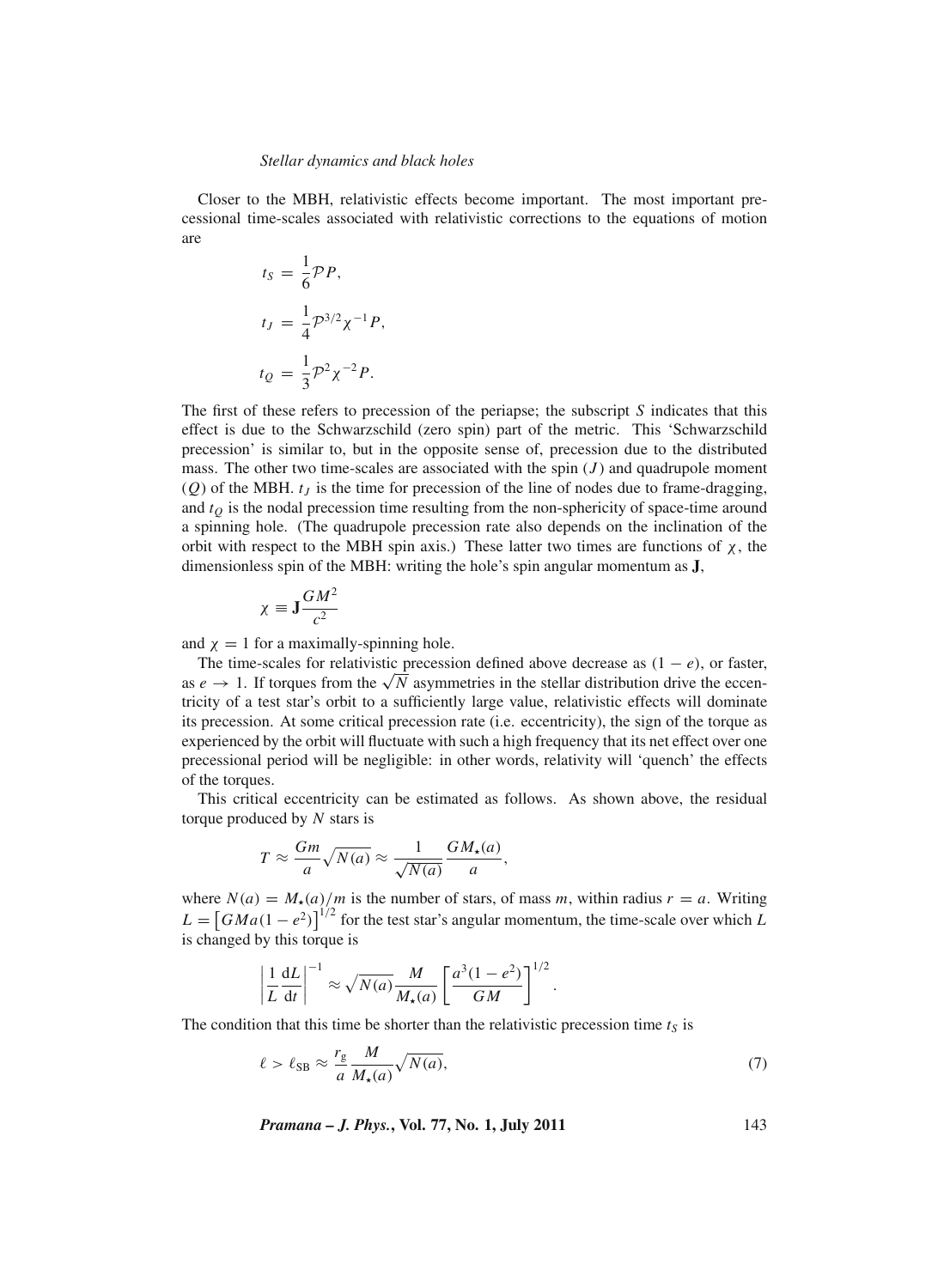where

$$
\ell \equiv L/L_c = (1 - e^2)^{1/2}
$$

is the ratio of the test star's angular momentum to its circular value. In terms of eccentricity,

$$
(1 - e^2)_{SB} \approx 2 \left(\frac{r_g}{a}\right)^2 \left(\frac{M}{m}\right)^2 \frac{1}{N}
$$
  
 
$$
\approx 2 \times 10^{-5} \left(\frac{a}{0.01 \text{ pc}}\right)^{-2} \left(\frac{M}{10^6 M_\odot}\right)^4 \left(\frac{m}{10M_\odot}\right)^{-2} \left(\frac{N}{10^2}\right)^{-1}.
$$
 (8)

This 'Schwarzschild barrier' (so called since it arises from the Schwarzschild part of the metric) sets an effective upper limit to the eccentricity of the test star.

What happens when a star (or stellar remnant) 'strikes' the barrier? Figure 3 shows one example, extracted from an *N*-body simulation [19]. The orbit's eccentricity first oscillates, about a lower bound given by eq.  $(8)$ . The oscillations have a period equal to  $t<sub>S</sub>$ ; they reflect the periodically changing effects of the torques on the precessing star. After some elapsed time – roughly six precessional periods in this case – the star is 'reflected' from the barrier by the torques, back to smaller values of the eccentricity. The elapsed time until reflection



**Figure 3.** An eccentric orbit near a massive black hole, extracted from an *N*-body integration [19]. Plotted are the semi-major axis, argument of periapse and eccentricity vs. time, at low (top) and high (bottom) time resolutions. In the plots of eccentricity vs. time, the lower (red) curves show the predicted location of the Schwarzschild barrier. Changes in the predicted barrier location reflect changes in the semi-major axis, via eq. (8).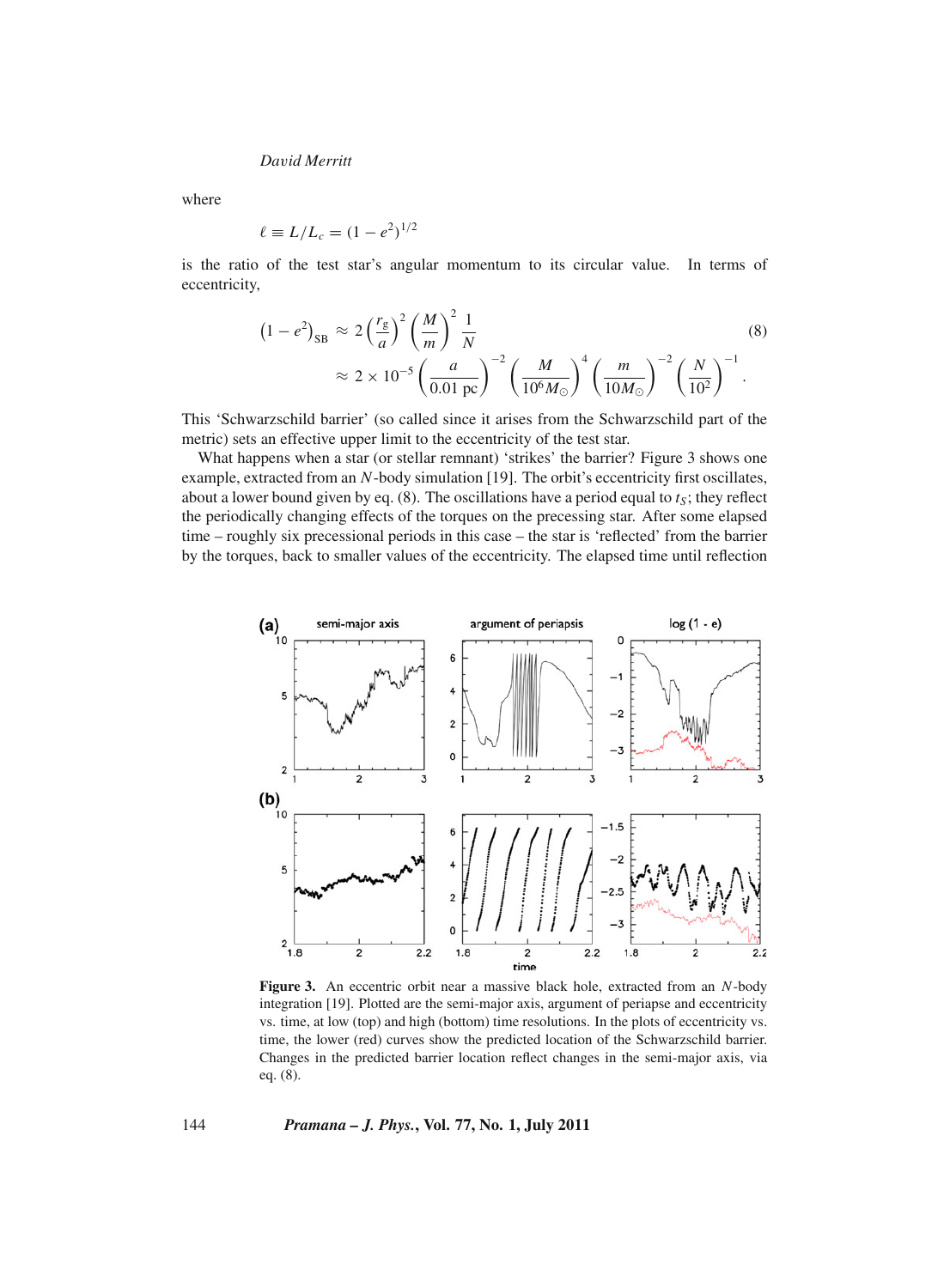is just the coherence time  $t_{\rm coh}$  defined above. The orbits of all the other stars are also precessing: not as rapidly as the test star (which has the highest eccentricity), but at a lower rate – in the example shown in figure 3, the distributed mass determines the precession rate of most stars, via eq. (6). After a time of  $t_{\text{coh}} \approx t_M$ , the net torque due to the other stars has changed its direction and the angular momentum of the test star responds by decreasing, taking the star away from the barrier.

The *N*-body experiments from which figure 3 was derived were designed to generate EMRIs, i.e. inspiral of stellar remnants into the MBH. For this to happen, the remnants must sometimes penetrate the Schwarzschild barrier.

Penetration does occur, but because the coherent torquing – or 'resonant relaxation' – is quenched by the effects of relativity, all that is left is the kind of random gravitational scattering treated by Chandrasekhar, or 'non-resonant relaxation'. It turns out that the rate at which objects get scattered past the angular momentum barrier is accurately predicted by Chandrasekhar's formulae. The only additional consideration arises from the fact that stars remain near the barrier only for a limited time,  $\Delta t \approx t_{\text{coh}}$ , before the changing background torques pull them away; to be effective, the encounters described by Chandrasekhar's formulae must decrease the test body's angular momentum, by an amount greater than the amplitude of the oscillations shown in figure 3, in a time less than  $t_{\rm coh}$ . This argument correctly reproduces the EMRI capture rate observed in the simulations, and also turns out to imply a minimum semi-major axis, of order  $10^{-3}$  pc, below which stars cannot be driven past the barrier, either by resonant or non-resonant relaxation [19].

The collisional dynamics of relativistic stellar systems is a fascinatingly rich topic. It is a shame that Chandrasekhar is not here to sort it out for us.

### **Acknowledgements**

The author is thankful to Richard Miller, Alar Toomre and Peter Vandervoort for sharing with him their reminiscences of Chandrasekhar and his work on stellar dynamics.

#### **References**

- [1] T Padmanabhan, *Curr. Sci.* **70**, 784 (1996)
- [2] S Chandrasekhar, *The Astrophys. J.* **97**, 255 (1943)
- [3] S Chandrasekhar, *Re*v*. Mod. Phys.* **21**, 383 (1949)
- [3a] The integral for  $H$  can be expressed exactly in terms of simple functions, although the expression is quite long. This is much easier to demonstrate nowadays than it was in the 1940s, with tools like Mathematica and Maple.
- [4] S Chandrasekhar and J von Neumann, *The Astrophys. J.* **95**, 489 (1942)
- [5] R S Cohen, L Spitzer and P M Routly, *Phys. Re*v*.* **80**, 230 (1950)
- [6] M L White, *The Astrophys. J.* **109**, 159 (1949)
- [7] S Chandrasekhar, *Principles of stellar dynamics* (University of Chicago Press, Chicago, 1942)
- [8] M Maoz, *Mon. Not. R. Astron. Soc.* **263**, 75 (1993)
- [9] M Milosavljević and D Merritt, *The Astrophys. J.* **563**, 34 (2001)
- [10] P Côté *et al*, *The Astrophys. J.* **671**, 1456 (2007)
- [11] R M Buchholz, R Schödel and A Eckart, *Astron. Astrophys.* **499**, 483 (2009)
- [12] A W Graham, *The Astrophys. J. Lett.* **613**, L33 (2004)